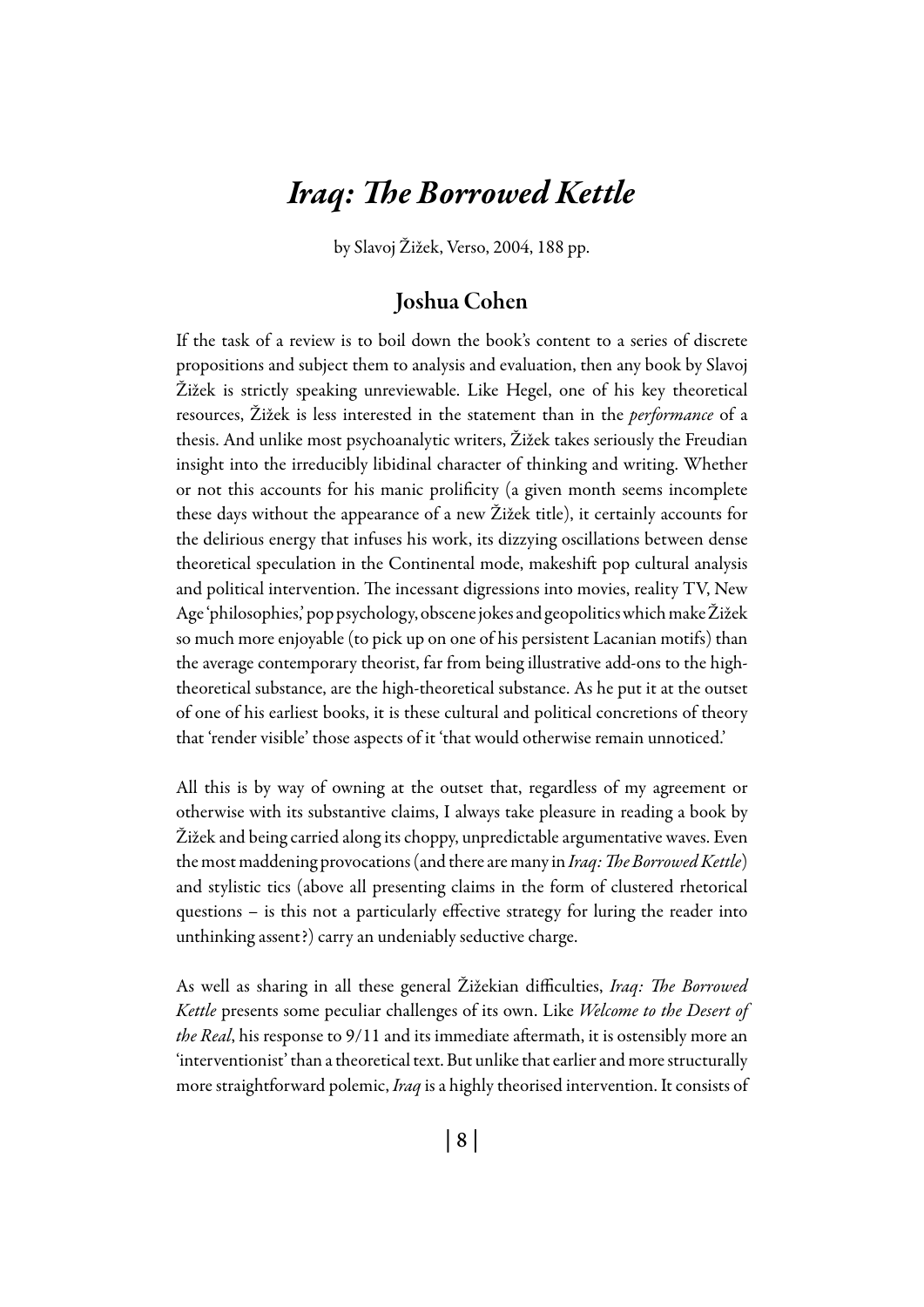### COHEN | Žižek on Iraq

a central chapter, 'Non Penis a Pendendo' (each of the unexplained chapter titles invokes an obscure and characteristically Lacanian bit of jocular Latin etymology – 'a penis isn't called such because it 'pendendo' – hangs') and two appendices. The main chapter is a series of relatively unformed and disjointed 'impressions and reactions to the unfolding story of the US attack on Iraq' (p. 8), whilst the appendices are more sustained theoretical reflections on questions of democracy, political action and sovereignty. These latter chapters both illuminate and estrange their predecessor, pointing us towards some of the philosophical premises implicit in Žižek's preceding commentary on Iraq and the US. As well as drawing liberally on his most familiar points of reference – Lacan, Hegel, Badiou – the appendices show evidence of Žižek's ongoing and defiantly unfashionable engagement with Lenin as political philosopher. Chalk it up to my postmodern jadedness, but for all the freshness of perspective he brings to the reading of Lenin, I can't help seeing in this affiliation a bit of scandalizing irony which only intensifies the more strictly he insists on its sincerity. For one thing, the attentiveness to the knotty textual problems in Lenin is never matched by a similar attentiveness to the ethical problems (to be a just a little euphemistic) associated with Lenin the historical actor.

The book's complex form poses a problem for a reviewer. It invites one to make explicit the textual relations the book deliberately leaves implicit, with the potential clunking effect of explaining a good joke. Still, the analogy only takes us so far: Žižek's appendices don't provide the kind of spontaneous and total illumination a good punchline gives to what precedes it. The light they cast over the chapter preceding them is rather more faltering and erratic – many of Žižek's books have been more theoretically demanding, but somehow none have caused me such intellectual eye-strain. Still, I shall try to outline some of the ways in which theory and polemic are speaking to one another through this interesting and frustrating experiment with structure.

Žižek seeks consciously to distinguish the tone and logic of his broadside against the Iraq war from those of his counterparts in the mainstream anti-war movement. In one of his more telling footnotes, he confesses to a 'fundamental sympathy' with Christopher Hitchens, despite their very different stances on Iraq and the war on terror: 'I infinitely prefer him to standard liberal-leftist anti-American 'pacifism.' Hitchens is an adversary worth reading – in contrast to many critics of the war on Iraq, who are much better ignored' (p. 182.)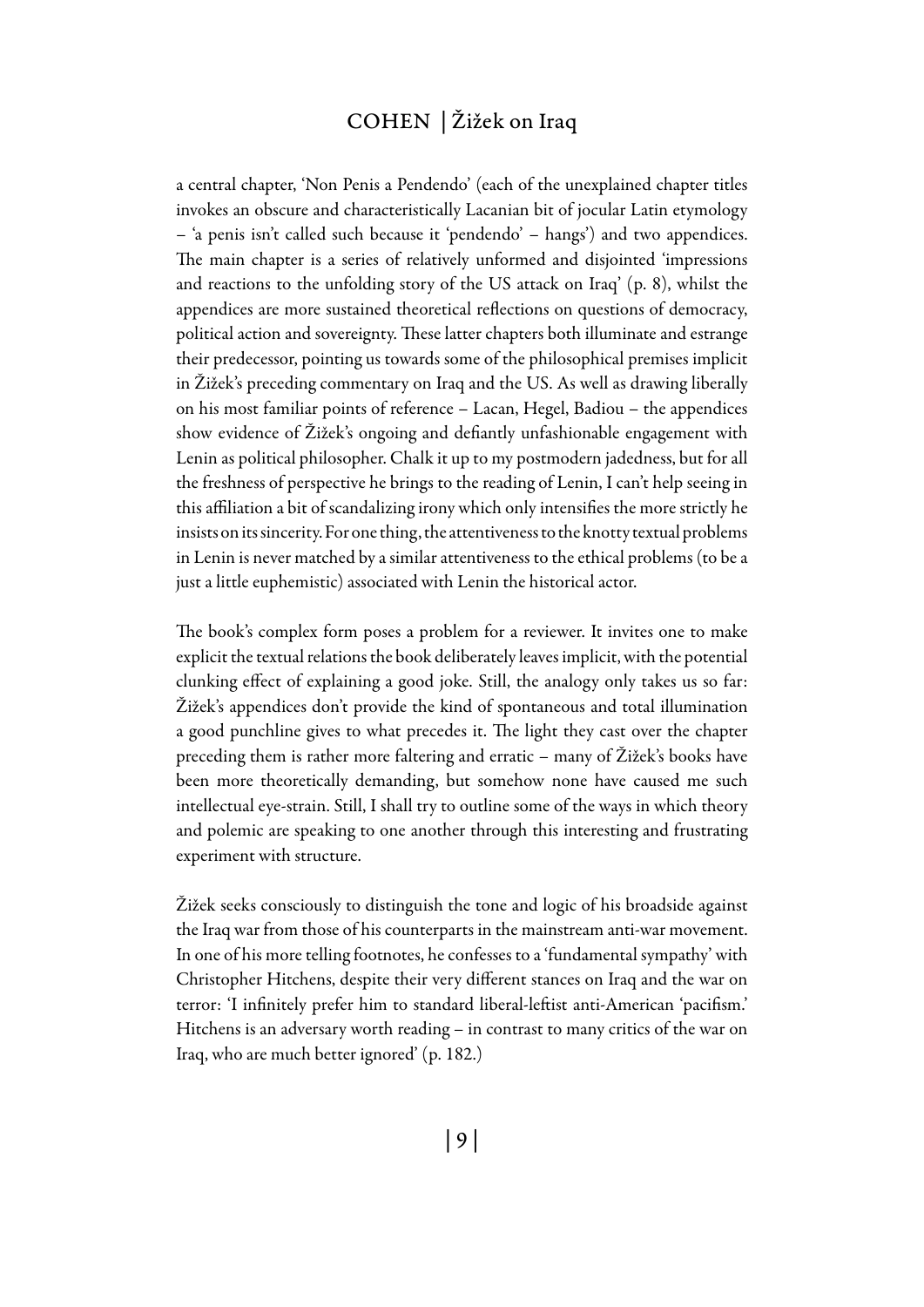#### Democratiya 2 | Autumn 2005

It may be helpful to consider this passing doff of the hat towards Hitchens in the light of Žižek's previous comments on the cardinal virtue of Leninism in his 2001 book On Belief: 'a Leninist, like a Conservative, is *authentic* in the sense of *fully* assuming the consequences of his choice, i.e. of being fully aware of what it actually means to take power and to exert it' (p. 4.) Žižek's withering contempt for the anti-war movement is directed against the contrived and (as Lenin would have it) infantile 'purity' of its politics, the stance of Hegel's 'Beautiful Soul.' Thus, where Hitchens recognises that *any* authentic political judgment will bloody one's hands, the anti-war movement is enslaved to the fantasy of its own political innocence. Such a fantasy harbours more than a little unacknowledged violence of its own.

This insistence on Leninist responsibility (again, I can't help inserting a note of parenthetic petit-bourgeois anxiety here – is Leninism really the most apt name for this responsibly self-implicating politics?) helps make sense of one of the apparent contradictions in Žižek's political writings, namely that he seems simultaneously more uncompromisingly radical and more pragmatic than the liberal-left he prefers to ignore. He is more radical in that he insists on the imperative and efficacy of political action in the face of the trend towards the primary of the ethical in contemporary Continental European philosophy from Habermas to Derrida and Laclau. In the first of his theoretical appendices, he contrasts the Derridean political act – a strategic intervention which always falls short of an impossibly transcendent ethical imperative – with a more Lacanian conception of the act as 'the impossible that *did happen*' (p. 80, Žižek's emphasis.) Whilst the tone of Žižek's engagement with deconstructive political theory is exact and respectful, it seems also to be the high-theoretical analogue of his much ruder critique of the anti-war left, which also regulates its politics by means of an impossibly high ideal and thereby evades all hard judgments.

Nowhere is the potential folly of such a purist politics better illustrated than in Žižek's splendid riposte to those 'Western leftists' who, in the early 1990s, reproached him for 'betraying the unique chance of maintaining a united Yugoslavia – to which I always answered that I was not yet ready to lead my life so that it would not shatter the dreams of Western leftists' (p. 24.) It is in this sense that Žižek plays pragmatist (in the strict sense of responsiveness to the shifting conditions and demands of the particular situation) to his idealist counterparts on the Left; his interest is in facilitating the passage from ideal to reality, rather than measuring reality against the impossible ideal. Thus, where much of the anti-war movement has staked itself in a reading of the Israeli-Palestinian conflict all too consonant

| 10 |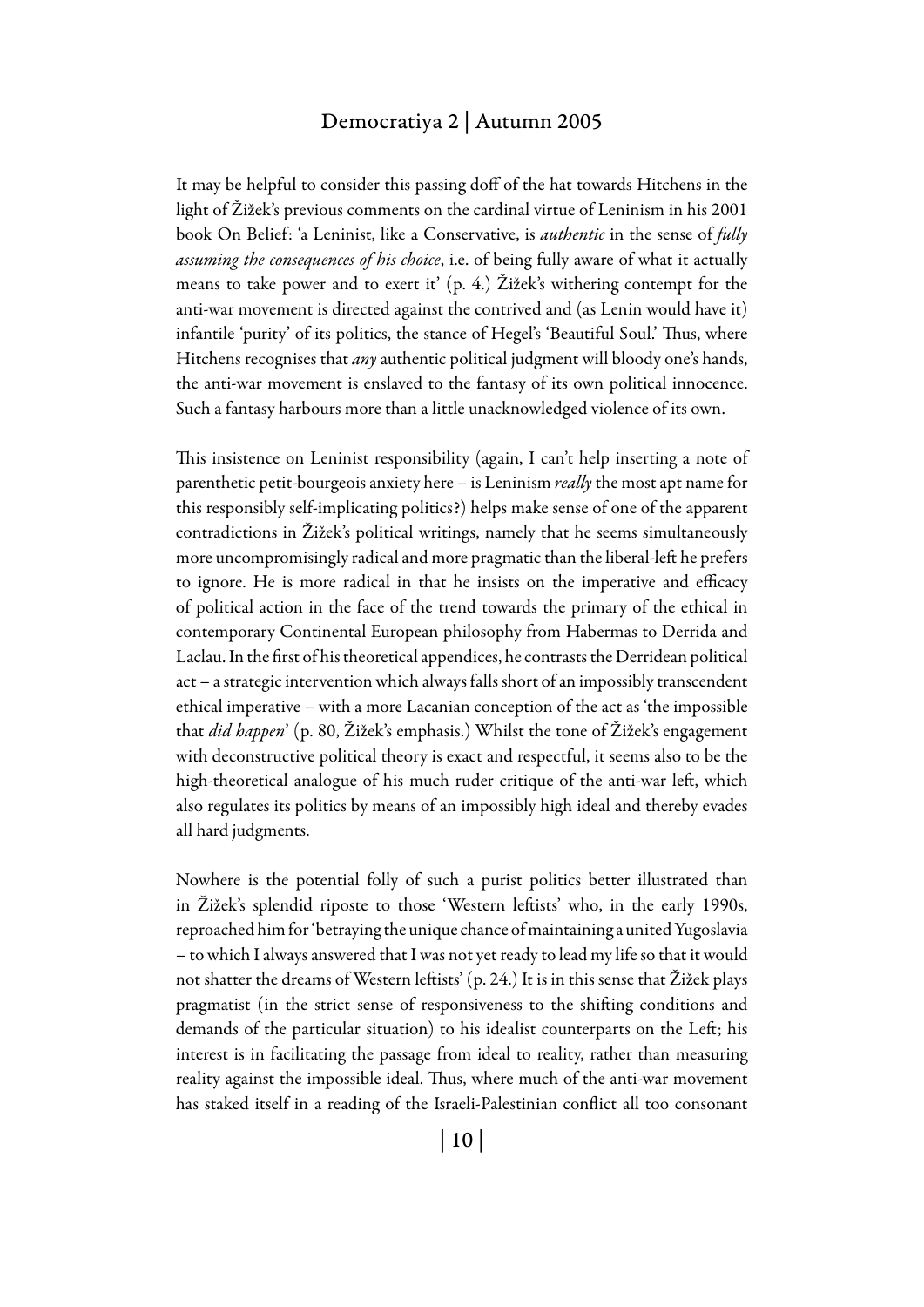# COHEN | Žižek on Iraq

with the Islamist version, Žižek is trenchantly clear as to 'the only viable solution – an Israeli withdrawal from the West Bank and Gaza, the establishment of a Palestinian state, the renunciation by the Palestinians of their refugees' return to the land within the borders of pre-1967 Israel as well as some kind of compromise over Jerusalem' (p. 38.) Indeed, the psychoanalytically inflected question raised here is not how reconciliation between two such bitter enemies could be possible, but how the conflict continues in the face of the widely acknowledged obviousness of the solution. Is the real obstacle, Žižek wonders, an unconscious investment in the obstacle itself, 'as if there is some kind of pathological libidinal profit gained by persisting in the deadlock' (p. 39)?

One of Žižek's persistent interests, then, is in how decisive intervention is blocked by pathological theoretical and political investments in an ideal beyond the reach of action. Nonetheless, his polemical ire in this book is not directed primarily against the Western left. The main chapter of Iraq: The Borrowed Kettle is above all a ferocious if rather scattershot attack on the Iraq war and the foreign policy assumptions on which it was based. Whilst sufficiently honest to fully acknowledge the collateral benefits of the attack, most obviously the removal of Saddam, he is scathing of any defence of the war on this basis. It is, he argues, self-deluding to seek to dissociate the motives and interests of the US from any possible benevolent outcomes of the war. 'Abstract pacifism is intellectually stupid and morally wrong,' he argues. 'Of course the fall of Saddam is a relief to a large majority of the Iraqi people. Even more, of course, militant Islam is a horrifying reactionary ideology… But, although all this is true, the attack was wrong  $-$  and it was who did it that made it wrong' (p. 50, Žižek's emphasis.) If an unimpeachably sincere belief in the prospects the war might bring for democracy and prosperity in Iraq was one layer of the over-determined American motivation, so, nonetheless, according to Zizek, was the US drive for uncontested global hegemony and control over Iraqi oil reserves.

This unacknowledged impurity of motive is alluded to in the book's title. The 'borrowed kettle' joke is one that recurs in Freud, first appearing in  $The$ Interpretation of Dreams as a brief illustration of the dream-work's tolerance for logical contradiction, and then more extensively in Jokes and Their Relationship to the Unconscious as means of showing how a certain kind of joke gives us near unmediated access to the raw contents of the unconscious. In the joke, such as it is, the borrower of a kettle returns it to the owner with a hole in it, protesting when reproached that a) he never borrowed it, b) he returned it unbroken and c) it was already broken. The joke displays an aggressive self-preservative impulse bordering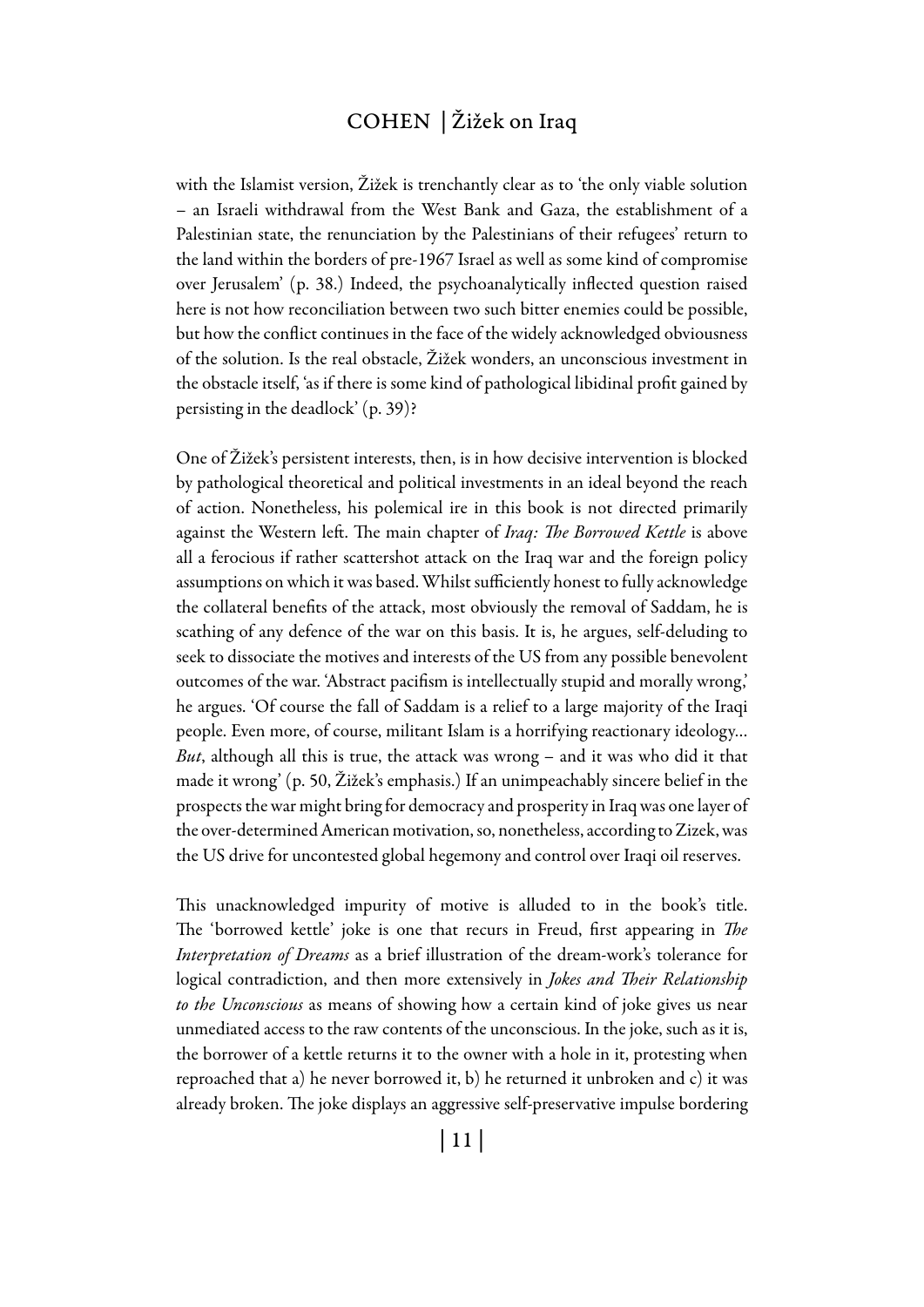#### Democratiya 2 | Autumn 2005

on the psychotic in its brazen disregard of the law of non-contradiction. As such, Žižek suggests, it resembles the shifting logic of US justifications of the war: a) there are WMDs in Iraq, b) Iraq is in league with al-Qaeda, c) Iraq is a ruthless dictatorial regime.

Given that Žižek confers the privilege of the book's title on this joke, it's surprising he does so little with it. In the first place, the analogy between the two chains of reasoning is uncharacteristically clumsy. Had he returned to Freud's discussion in Jokes, he might have noted that it was the 'mutual cancelling-out' of the borrower's excuses that gives the joke its unnervingly comic undertow. Only in the unconscious are contradictory thoughts and impulses permitted to co-exist side by side. The sequence of American excuses, in contrast, may be weaselish, but not contradictory. The point is, I would hope, not merely pedantic  $-$  there is a large difference between the nakedly aggressive self-interest that annihilates reason, and the political slipperiness that evades detection under the cover of reason.

Indeed, it is slipperiness rather than aggression which seems to be Žižek's real beef with the US. It is unable to assume the consequences of its political actions. Instead, self-interest is presented in the hollow guise of ethics. Thus, in one of the book's more neatly provocative formulations, Žižek declares that 'the problem with today's USA is not that it is a new global Empire, but that it is not: in other words, that, while pretending to be, it continues to act as a nation-state, ruthlessly pursuing its own interests' (p. 19.)

How are we to understand this problem from a theoretical perspective? The discussion of the Lacanian distinction between 'S1 and S2,' the two levels of signifying practice, provide some suggestive clues here. S2 is the level of the positive statement or action, S1 of the Void or Nothingness from which it issues. This is the level not of concrete political actions, but of the very condition of action, namely the existence of a 'contentless' public space available to appropriation and intervention by different actors. Žižek's helpful and often-invoked illustration is the motif in Kasimir Malevich's painting, in which the black square is set against the empty space of the white square figures 'the minimal difference between the place and what takes place.' Iraq: The Borrowed Kettle offers a cultural-political illustration of this minimal relation in a brief discussion of 'flash mobs,' whereby a group summoned by text message performs an arbitrary act at an assigned place and time and then disperses. Here too is a moment of cultural-political organisation whose purpose seems to be no more than that of 'marking a minimal difference' (p. 124.)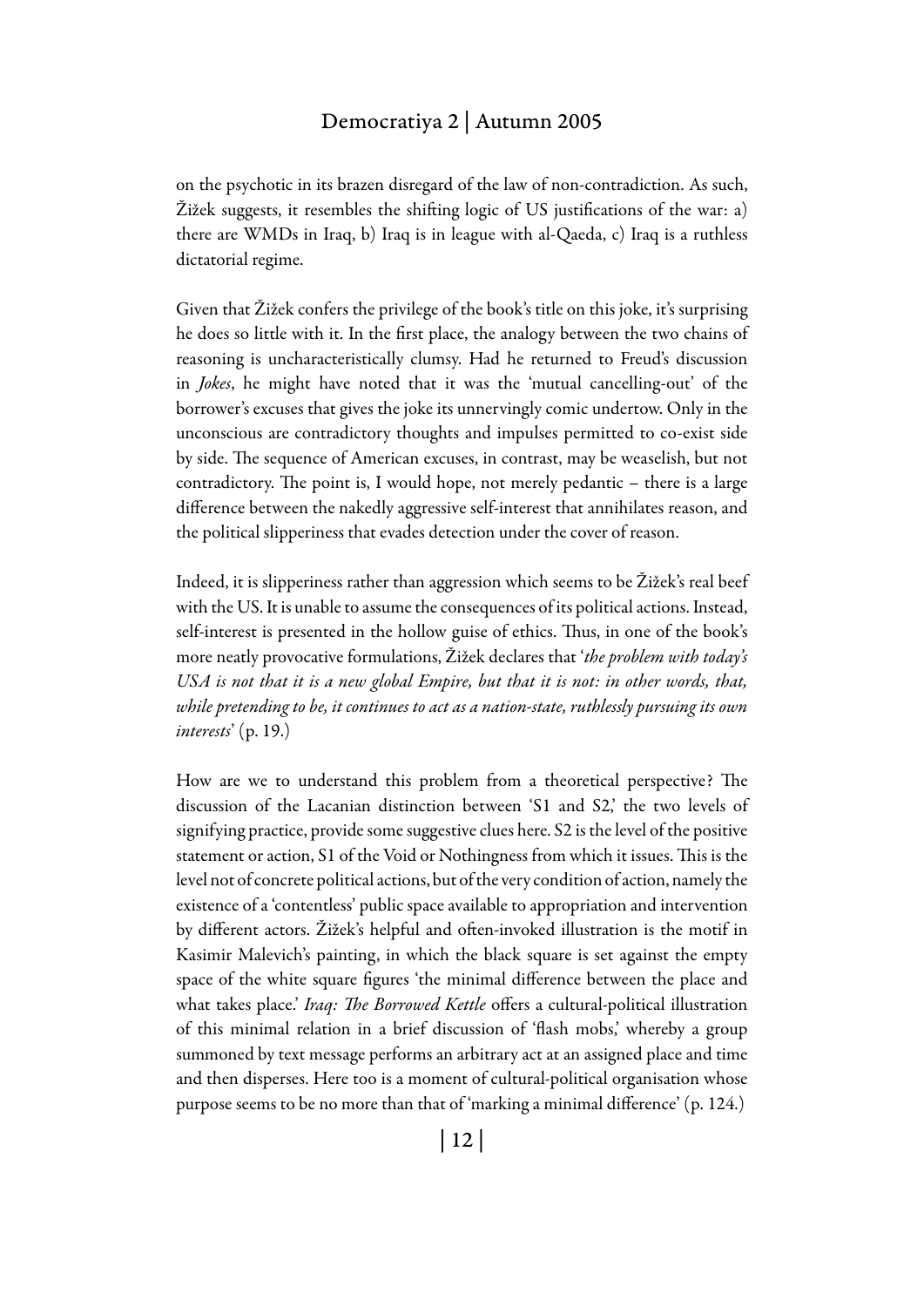## COHEN | Žižek on Iraq

Why should this mark matter to political thought? Because, Žižek argues, the possibility of political transformation is alive only when the minimal space between the positive enunciation (political speech and action) and its conditions (the very fact of community) is kept open. When this space is closed down (this closure, he suggests, is what marks the transition from Leninism to Stalinism), the scope of political possibility is reduced to whatever is permissible within the terms of positive political enunciation; intervention to transform the actual conditions of political enunciation is invalidated from the outset.

For Žižek, it is this closure of the gap between S1 and S2 that characterises the US's conduct of geopolitics today. It has created a political space hermetically sealed against the possibility of real contestation, imposing the sovereignty of its own interests on the world under a show of imperial benevolence.

The urgent question provoked by this closure is, of course, what is to be done? And it is here that Žižek's intervention strikes me as running most seriously aground, derailed by its own unproductive contradictions. In a bizarre transposition of contexts, he proposes in a key section of the main essay that we take a position vis-à-vis Islamism correlative to that of the conservative intellectual historian Emil Nolte's vis-à-vis Heidegger's Nazism. Just as Nolte saw in Heidegger's turn to Nazism not, as standard historical accounts suggest, an aberration of no consequence to the integrity of his thinking, but 'a viable option in the situation of the late 1920s and 1930s in the context of economic chaos and the Communist threat' (p. 46), so in Islamism (or simply 'Islam'  $-$  Žižek seems to find the distinction suspiciously ideological) we find a politically viable response to American global hegemony. It's important not to understand Žižek too quickly here – he is not, I believe, advocating a Galloway-style alliance between Islamism and the Left on the basis of a common anti-Americanist denominator. His argument is arguably rooted in a more classically Western Marxist analysis of fascism and communism as means of harnessing the same concentrated political energies in radically different directions. This distinction duly made, I find a passage like the following nonetheless very difficult to take:

Precisely because Islam harbours the 'worst' potentials of the Fascist answer to our present predicament, it can also turn out to be the site for the 'best.' In other words, yes, Islam is indeed not a religion like the others, it does involve a stronger social link, it does resist integration into the capitalist global order – and the task is to work out how to use this ambiguous fact politically. (p. 49)

| 13 |